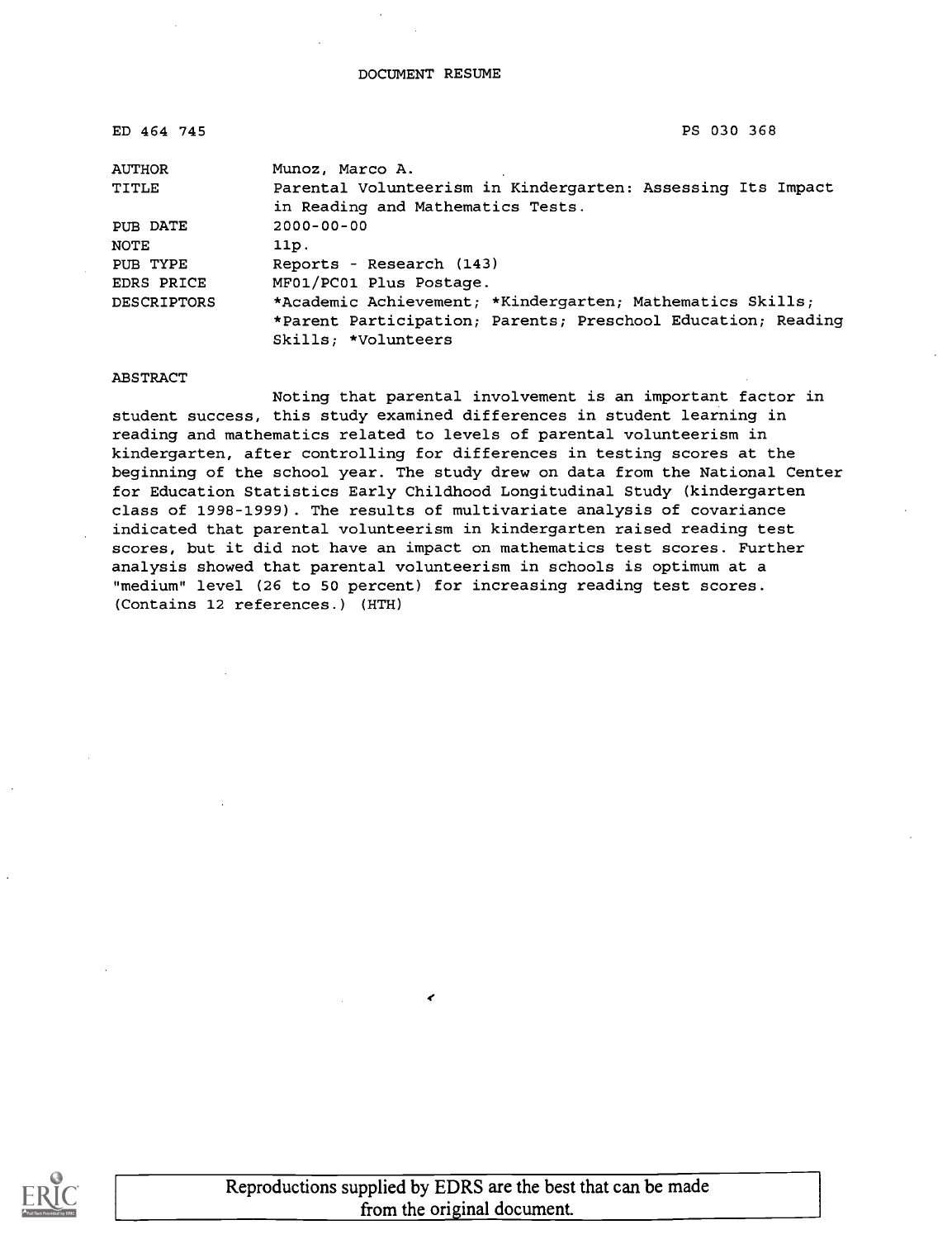$\mathcal{P}$ <

## Running Head: Parental Volunteerism in Kindergarten

## Parental Volunteerism in Kindergarten: Assessing its Impact in Reading and

Mathematics Tests

Marco A. Munoz

University of Louisville

030360



U.S. DEPARTMENT OF EDUCATION<br>Office of Educational Research and Improvement<br>EDUCATIONAL RESOURCES INFORMATION ,<br>This document has been reproduced as<br>received from the person or organization

(received) originating it. 0 Minor changes have been made to

improve reproduction quality.

Points of view or opinions stated in this document do not necessarily represent official OERI position or policy.

PERMISSION TO REPRODUCE AND DISSEMINATE THIS MATERIAL HAS BEEN GRANTED BY

<u>Marco</u> munoz

TO THE EDUCATIONAL RESOURCES INFORMATION CENTER (ERIC)

1

BEST COPY AVAILABLE 2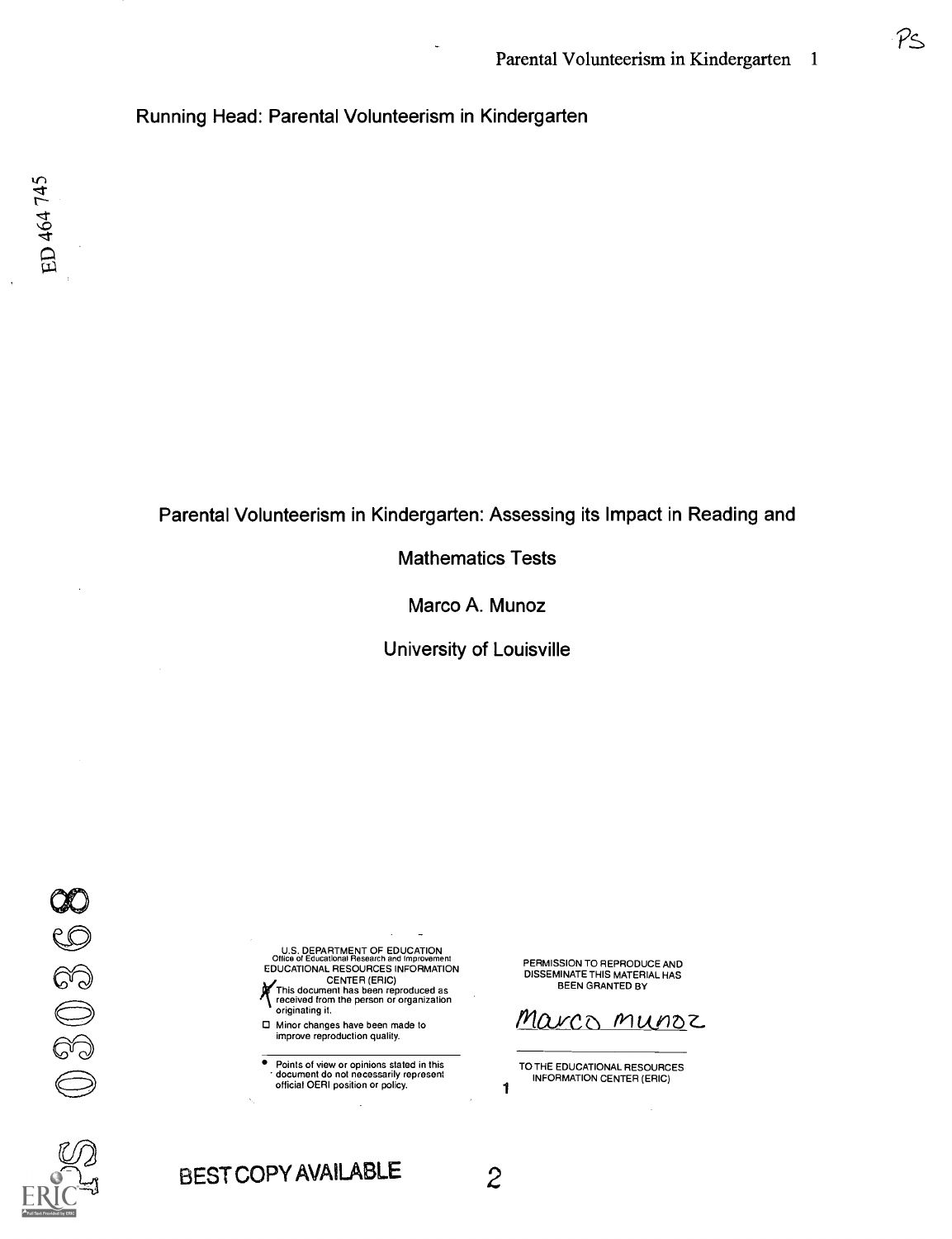#### Abstract

Kindergarten is considered a critical transitional point for children. Kindergarten is a strong foundation for future learning. Parental involvement is also an important factor in student success in school. In this paper, public schools Kindergartners students were researched using the National Center for Education Statistics Early Childhood Longitudinal Study (Kindergarten class of 1998-1999). The purpose was to study differences in student learning on reading and mathematics related to levels of parental volunteerism in Kindergarten, after controlling for initial differences in testing scores at the beginning of the school year. The results of the multivariate analysis of covariance indicated that parental volunteerism in Kindergarten raised reading test scores, but it did not have an impact on mathematics test scores. Further analysis showed that parental volunteerism in schools is optimum at a "medium" level (26-50%) for increasing reading test scores.

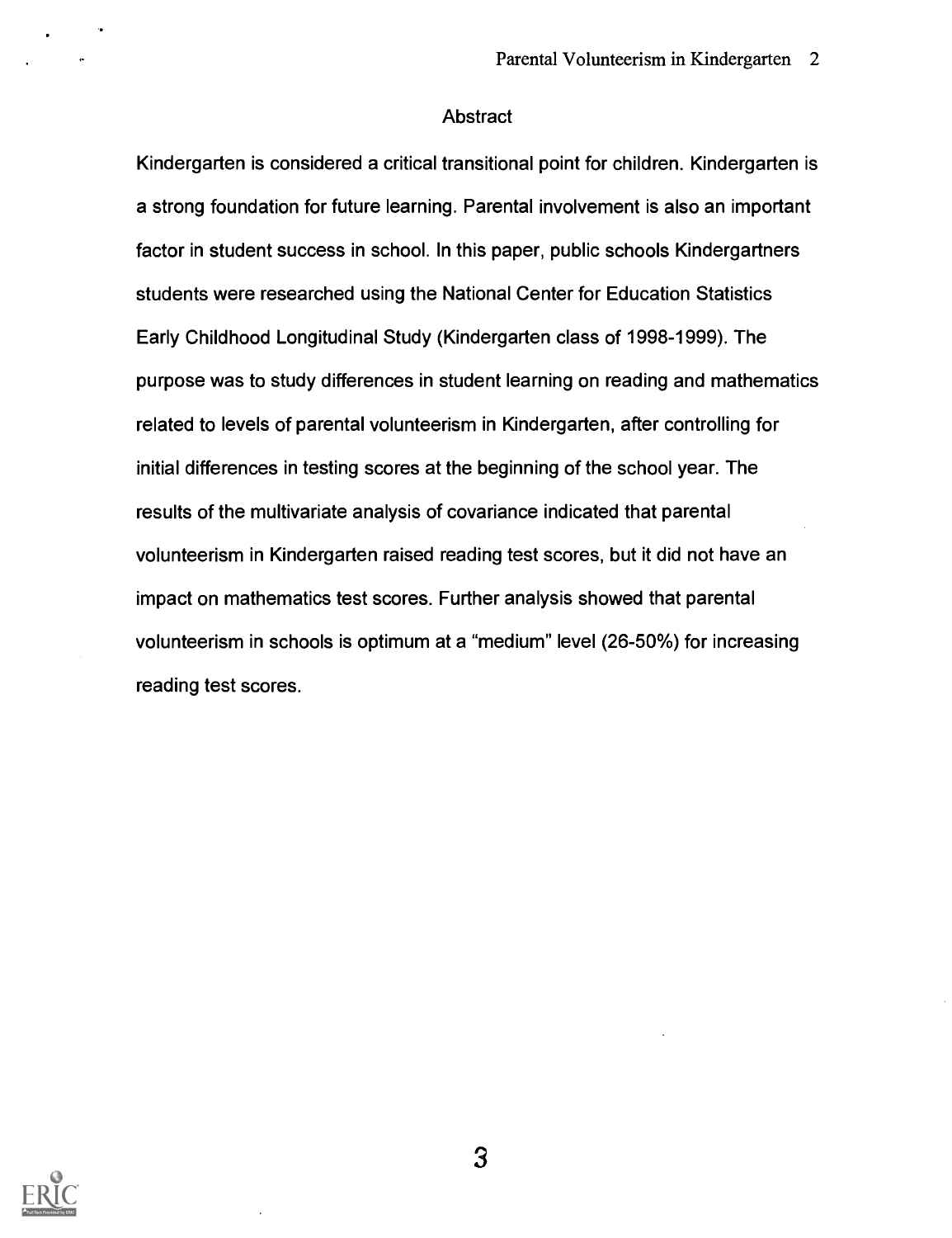# Parental Volunteerism in Kindergarten: Assessing its Impact in Reading and Mathematics Tests

The purpose of this study was to examine the impact of parental volunteerism on Kindergarten student achievement. The parental involvement factor was studied to answer the following research question: What is the impact of the parental volunteerism on Kindergarten students' cognitive measures such as reading and mathematics? What is the optimum level of parental volunteerism in Kindergarten?

As we all know, young children need knowledge and new experiences to develop and thrive. Schools offer a plethora of learning and development opportunities for children. Children begin kindergarten with different levels of knowledge and skills based on their background. The more disadvantaged may catch up on basic skills in reading and math during the kindergarten year. However, when it comes to more sophisticated reading and math knowledge and skills, the gap widens.

A positive connection between quality educational experiences in the preschool years, readiness for kindergarten and later learning outcomes have been shown in studies conducted by the National Research Council. Advantages in literacy resources and activities, language development and some aspects of social and physical development are correlated with higher socioeconomic status.

For the aforementioned reasons, states are finding it more important that children from lower income backgrounds have access to quality early childhood

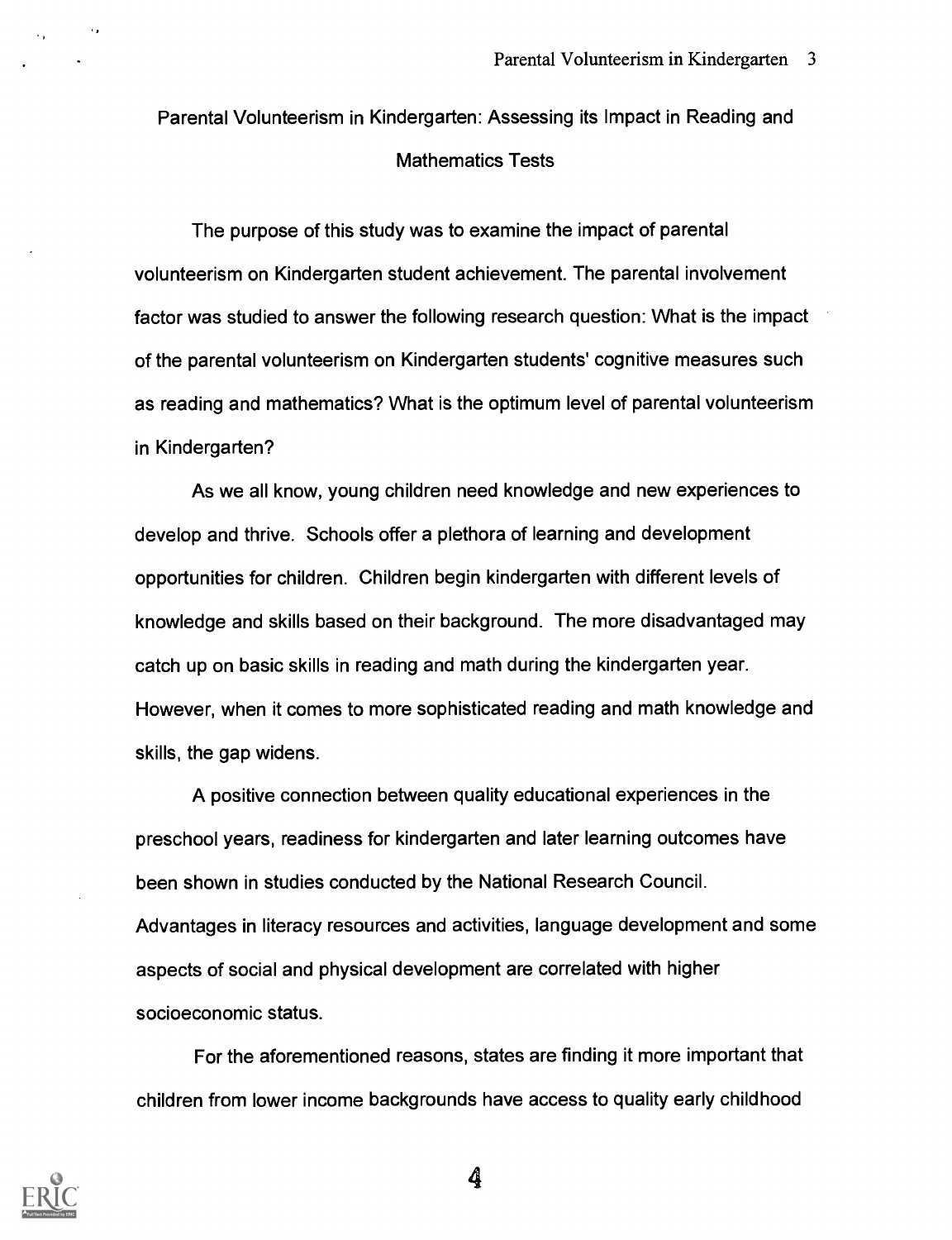education (Dwyer, Chait, & McKee, 2000). Participation in an early childhood education program can provide preschoolers with skills and enrichment that can increase their chances of success in school (U.S. Department of Education, 2001).

Many studies show that family environment is an important factor in the cognitive development of children (McGillicuddy-DeLisi, 1982). A child is more likely to identify with a warm, affectionate parent and thus imitate and obey the adult (MacPhee, et al, 1984). Students living in nontraditional families are significantly less likely to have parents who participated in at least 3 of 4 activities than students living in traditional families (U.S. Department of Education, 2000). Stepparents tend to be less involved than biological parents in their children's schools, but their involvement can be associated with better outcomes for students.

In general, the association between the school involvement of stepparents and student outcomes is the same as biological parents in a traditional family. Single mothers and fathers are involved in their children's schools and their involvement is associated with better school outcomes for their children. Nonresident mothers are more likely than nonresident fathers to maintain contact with their children and to be involved in their children's schools. The association between their involvement and students' outcomes is weaker than that of nonresident fathers' involvement.

The percentage of children living with one parent increased from 20% in 1980 to 26% in 2000. The proportion of children living with single fathers



 $\mathcal{L}$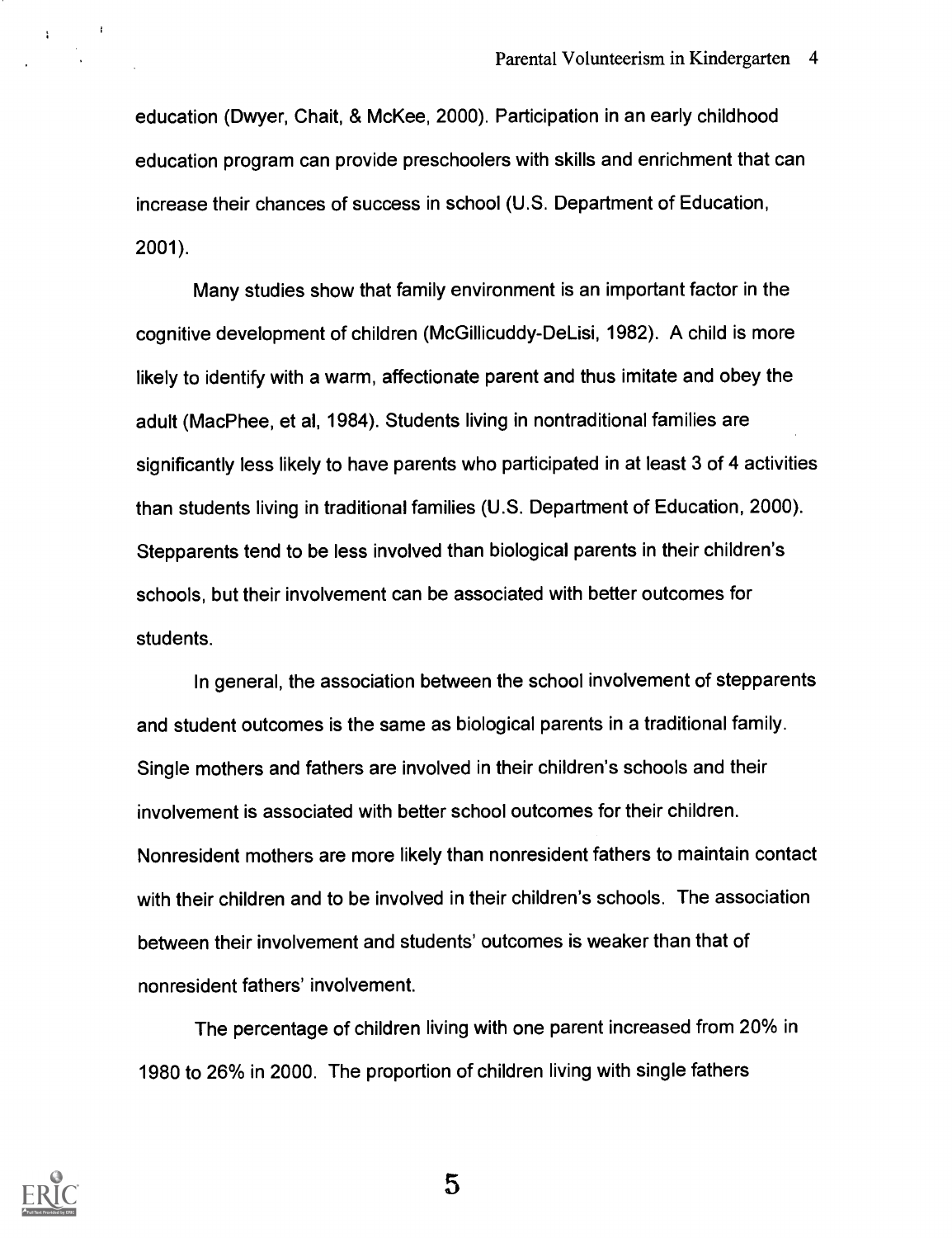doubled from 2% in 1980 to 4% in 2000 (U.S. Department of Education, 2000). According to this report, about 50% of the risk associated with single mother family structure is due to lower family income of single mothers.

Parents who participate with their children in socially stimulating and intellectually stimulating interaction have children with relatively greater intellectual competence (MacPhee, et al, 1984). Children of single mothers are at higher risk than those from two-parent families for dropping out of high school and early pregnancy (Huston, 1997). Positive developmental outcomes are facilitated and nurtured by qualities in the mother-child relationship that create learning opportunities for children in their environment (Matzicopoulos, 1997).

The research that follows is based on some of the information provided above regarding the importance of parental involvement, early childhood and Kindergarten education. Combining the two issues, secondary data was used to determine if children in Kindergarten public school programs perform better when parents volunteer in school activities. The overarching research question that guided the study follows:

> Is there a statistically significant difference in student learning (operationalized as standardized reading and mathematics test scores) related to levels of parental volunteerism in Kindergarten, after controlling for initial differences in reading and mathematics standardized testing scores at the beginning of the Kindergarten school year?

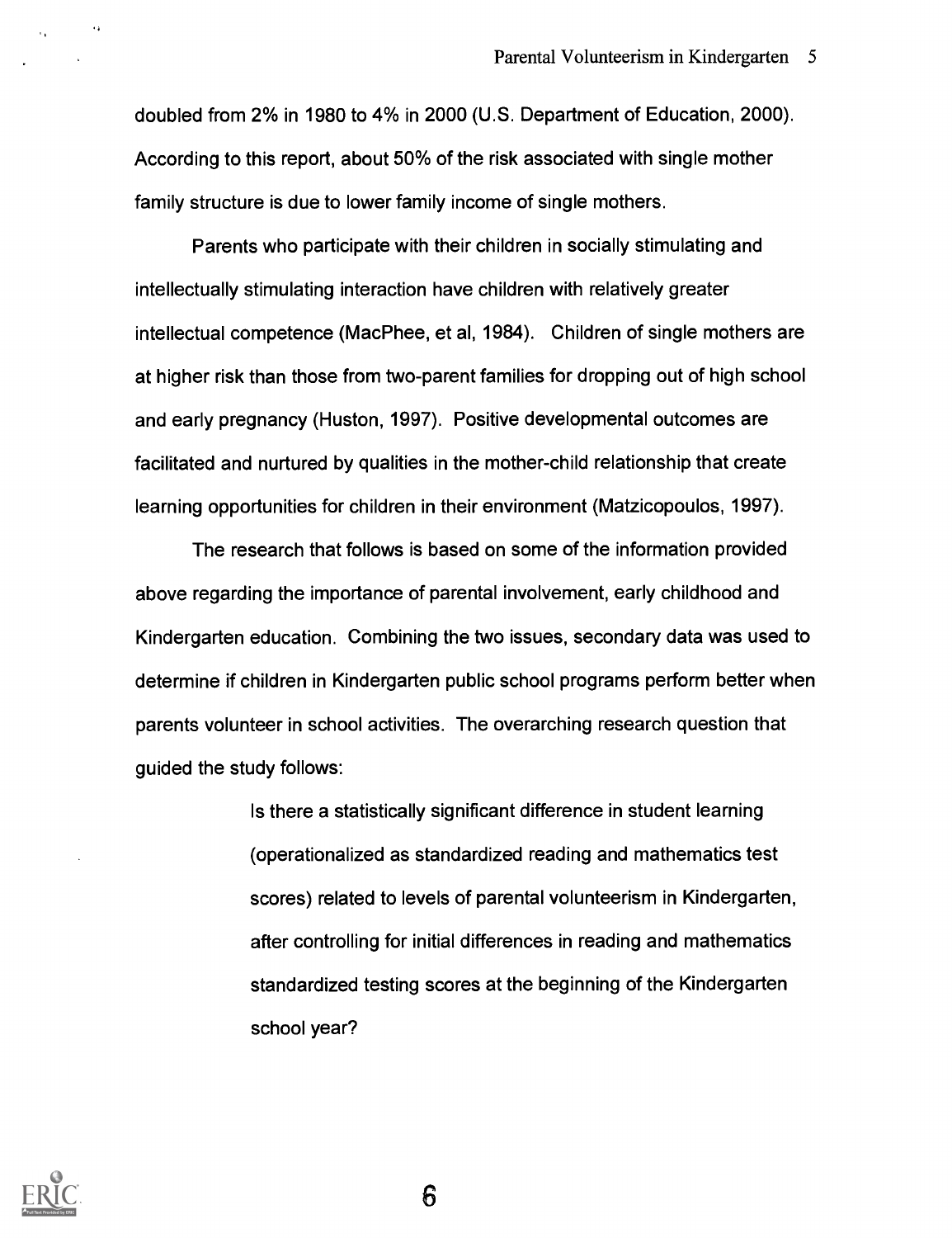#### Method

Data previously collected by the Early Childhood Longitudinal Study Kindergarten class 1998-1999 was used. For the first time, national data was available on public kindergarten programs and the children who attend them. The longitudinal nature of this study enables researchers to study children's reading and mathematic achievement; it also permits to relate trajectories of growth to variation in children's school experiences and parent's school involvement.

A quantitative design was used to study the research problem (Pedhazur & Schmelkin, 1991). The analytical procedure used was a multivariate analysis of covariance (MANCOVA). Transformations were used to recode parental involvement levels. Assumptions were checked for conducting the multivariate test (Stevens, 1996).

Although the national database has private and public students information, the data included in the study were only public school Kindergartners. Demographic information included students race (53% white, 47% minority), sex (51% male, 49% female), and birth date (five years old). The independent variable was parental involvement level as measured on the school administrator questionnaire (parental volunteerism versus non-parental volunteerism in the kindergarten year). The covariates were the children pretest scores in reading and mathematics at the beginning of Kindergarten as measured on the child assessment scales. Finally, the dependent variable was the posttest scores in reading and mathematics as measured also in the child assessment.



 $\sim$  10  $\pm$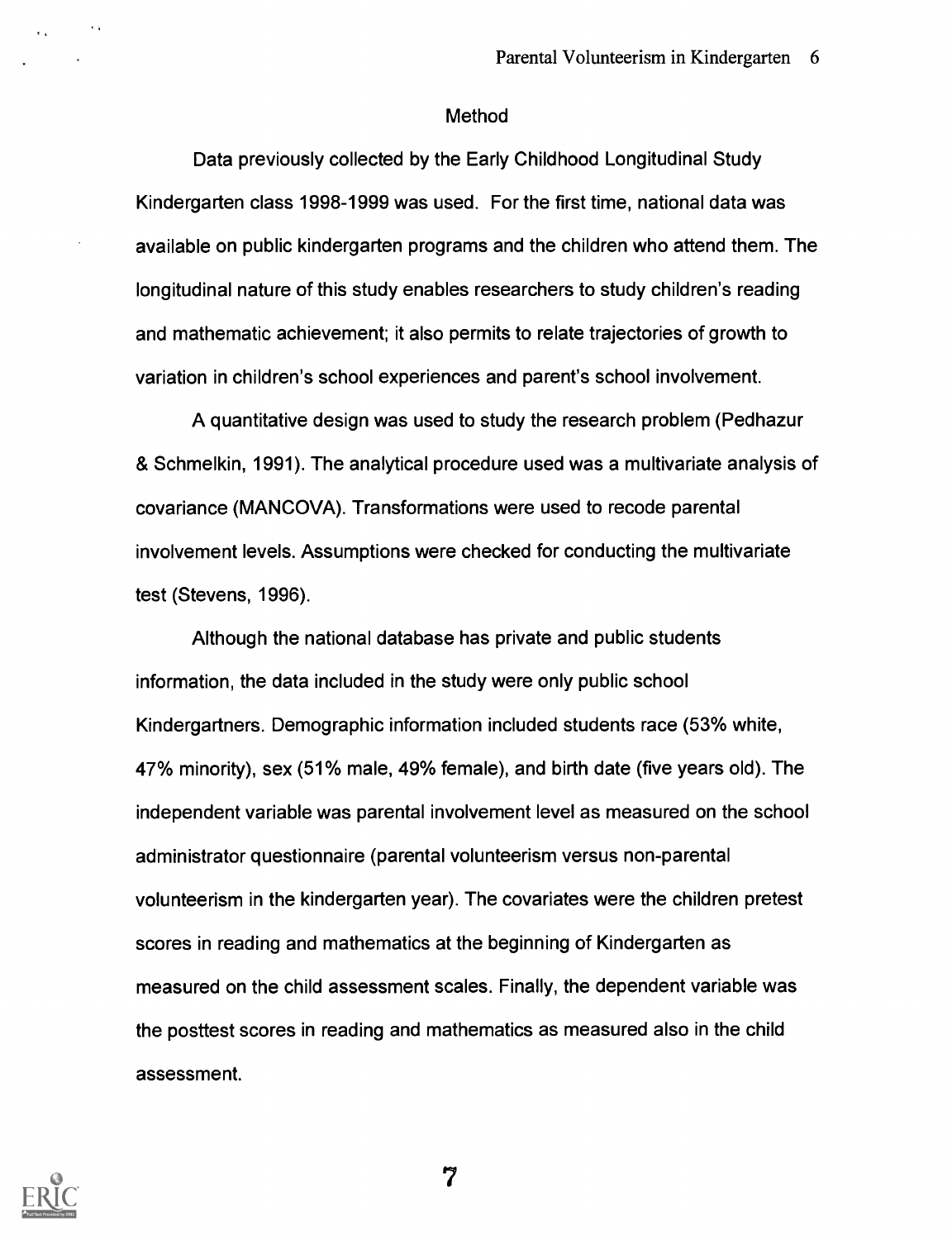#### Findings

Multivariate results showed a Wilks' Lambda of 3.826 that was statistically significant at .004 alpha level. This means that reading and mathematics showed an overall significant difference between the two groups (i.e., parental volunteerism versus non-parental volunteerism). Furthermore, univariate followup results of the original multivariate procedure showed that the difference was on reading [F (2, 9601) = 6.577,  $p < .001$ ], but not on mathematics [F (2, 9601) = 2.882, p < .056] test scores.

In addition, to further understand the research problem, post-hoc comparisons using the Bonferroni procedure were conducted. The post-hoc Bonferroni procedure showed differences between the low (0-25%) and medium (26-50%) level of volunteerism. No other post-hoc comparison differences were found among the levels of parental volunteerism.

The researcher found that parental volunteerism in Kindergarten raised the reading test scores at a statistically significant level. However, parental volunteerism in Kindergarten did not impact mathematics test scores. In addition, findings showed that parental volunteerism in the area of reading are optimum at a "medium" level (26-50%).

### **Conclusions**

According to Murphy (1991), efforts should be made to expand the "school community," to unite parents, professional educators, businesses, universities, foundations, and the general populace into a collective force dedicated to the improvement of schooling for all children. For example, policies and programs

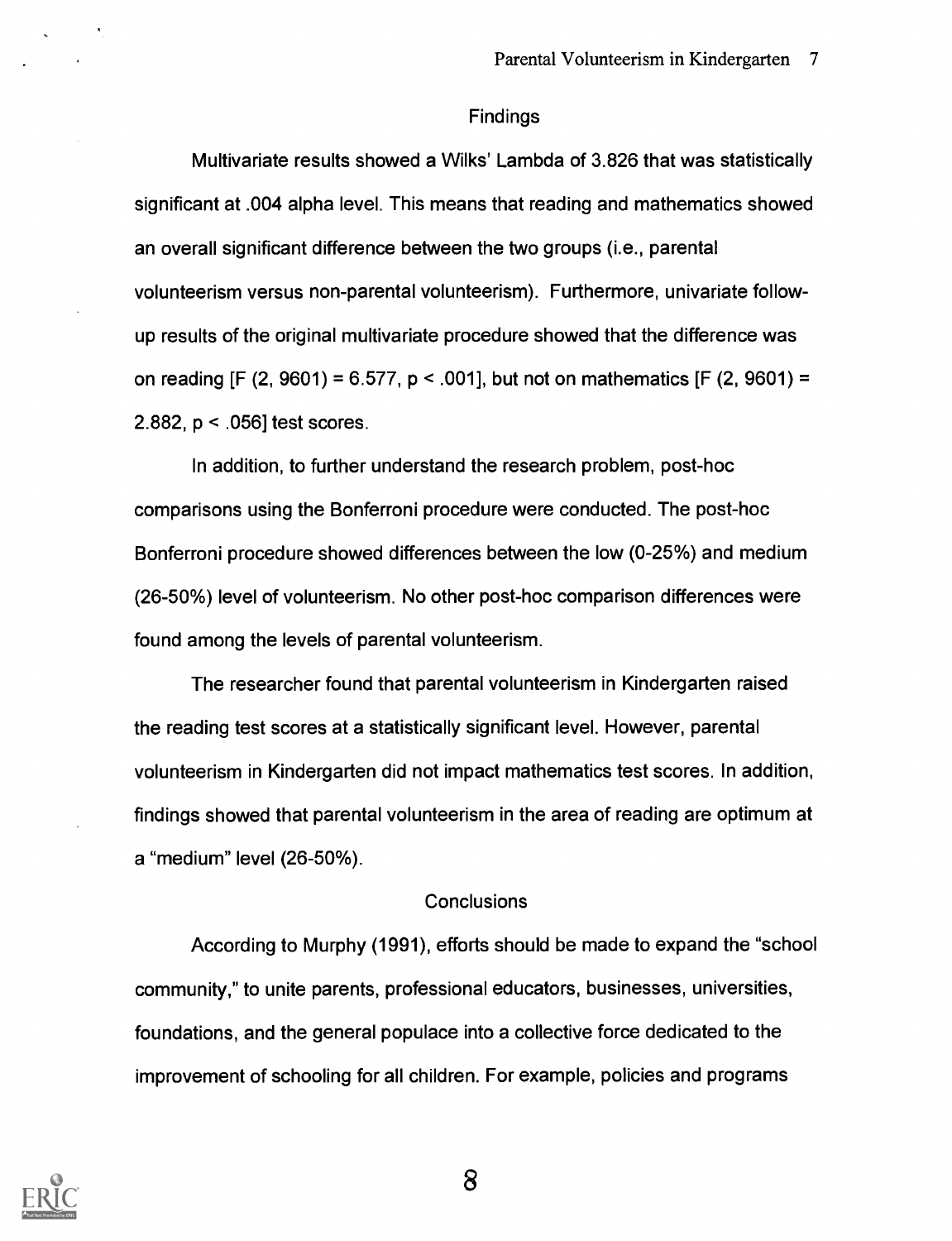cannot concentrate solely on the child, but most simultaneously address the needs of two generations – the parent and the child—for they are interdependent.

The issue is that most educationally advantaged students receive several times more education-relevant resources than most educationally disadvantaged students: most of this resource advantage is due to variations in family resources rather than school resources (Miller, 1995, p. 94). The author discusses five categories of capital, namely human capital, social capital, health capital, financial capital, and polity capital, which are necessary for a child to be academically successful in the education arena. For instance, in terms of social capital, the child benefits when adults, with whom the children have a close relationship, take a strong interest in their education. In this sense, the school resources are just one side of the coin: the family resources or lack of are the other side of the coin.

Multiple limitations affected this exploratory research. No information about the activities and quality of parental volunteerism was included. No control for socio-demographic characteristics such as participation on free/reduced lunch. Also, no information about parents' education background was included in the analysis. Further research should continue to explore the effectiveness of social and school-based interventions with different methodological procedures such as Hierarchical Linear Models (HLM), by analyzing school, teacher, and student level variables simultaneously. Finally, other non-academic measures (e.g., attendance, suspensions) need to be explored as dependent variables in future research.

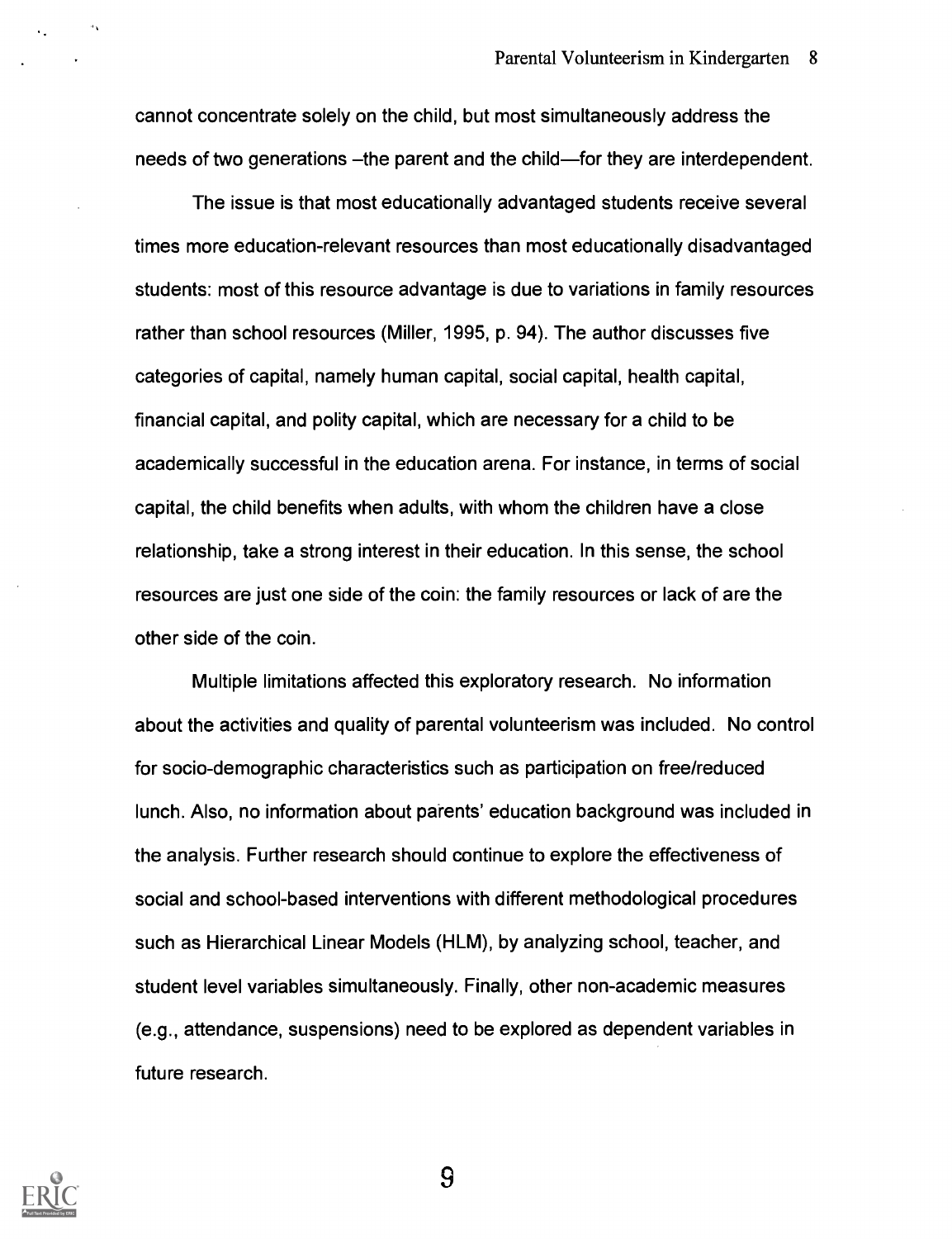#### References

- Dwyer, M. C., Chait, R., & McKee, P. (2000). Building Strong Foundations for Early Learning: The U.S. Department of Education's Guide to High-Quality Early Childhood Education Programs. Washington, DC: Government Print Office.
- Federal Interagency Forum on Child and Family Statistics (2001). America's Children: Key National Indicators of Well-Being. Washington DC: U.S. Government Printing Office
- Huston, A. C.(1997). Developmental Psychology Newsletter: Children in Poverty and Public Policy. American Psychological Association. Division 7.
- MacPhee, D., Ramey, C.T., Yeates, K.O. (1984). Home Environment and Early Cognitive Development: Implications for Intervention.
- Mantzicopoulos, P. Y. (1997). The Relationship of Family variables to Head Start Children's Preacademic Competence. Department of Educational Studies, Purdue University.
- McGillicuddy-DeLisi, A. V. (1982). The Relationship Between Parents' Beliefs about Development and Family Constellation, Socioeconomic Status, and Parents' Teaching Strategies. Princeton: Educational Testing Service.
- Miller, L. S. (1995). An American imperative: Accelerating minority educational achievement. New Haven, CT: Yale.
- Murphy, J. (1991). Restructuring schools: Capturing and assessing the phenomena. NY: Teachers College.



 $\sim 10$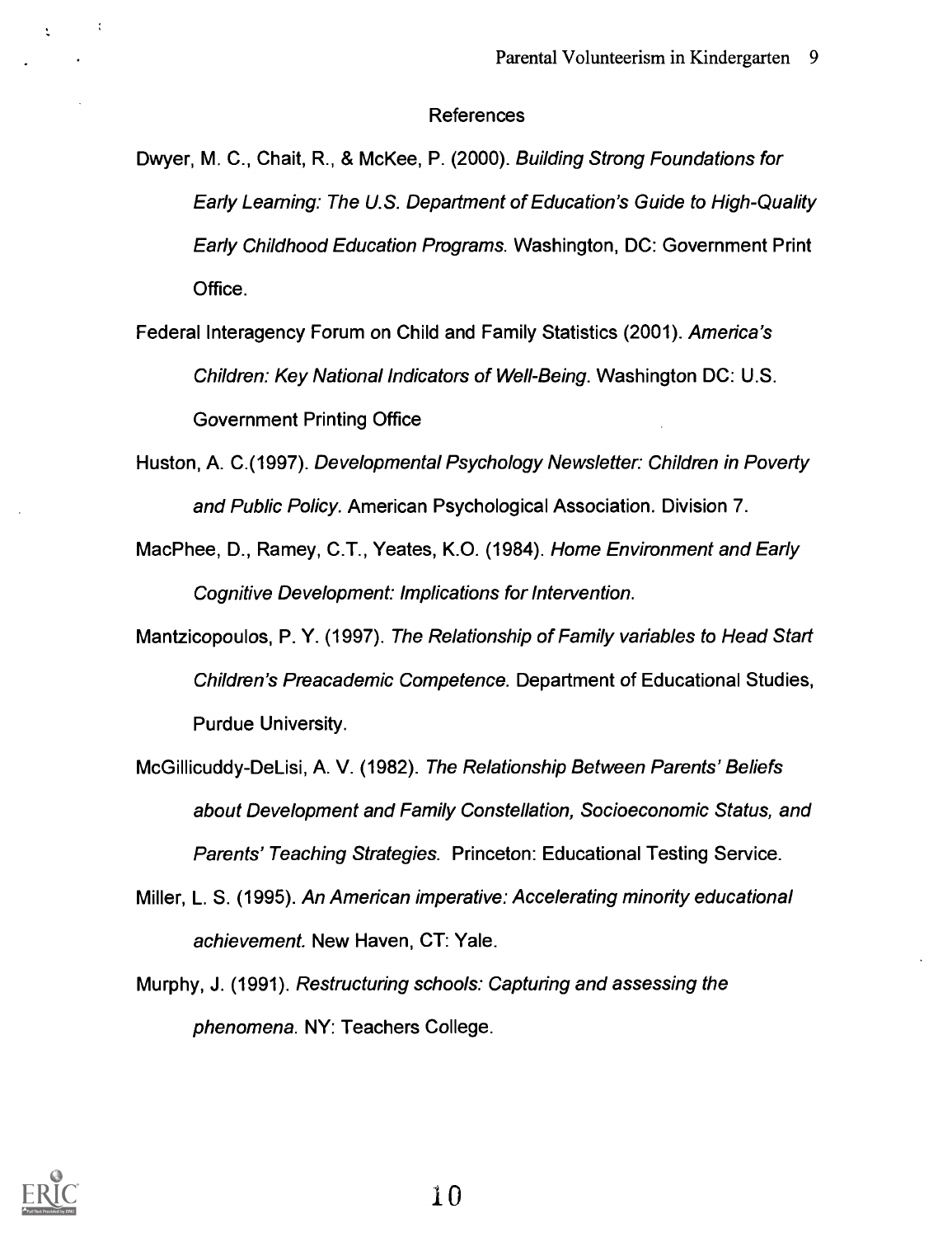National Center for Education Statistics (2000). Fathers' and Mothers' Involvement in Their Children's Schools by Family Type and Resident Status Washington DC: U.S. Department of Education.

- National Center for Education Statistics (2000). The Kindergarten Year: Findings from the Early Childhood Longitudinal Study, Kindergarten Class of 1998- 1999. Washington DC: U.S. Department of Education.
- Pedhazur, E.J., & Schmelkin, L.P. (1991). Measurement, design, and analysis: An integrated approach. Hillsdale, NJ: Lawrence Erlbaum.

Stevens, J. (1996). Applied multivariate statistics for the social sciences,

Mahwah, NJ: Lawrence Erlbaum Associates.

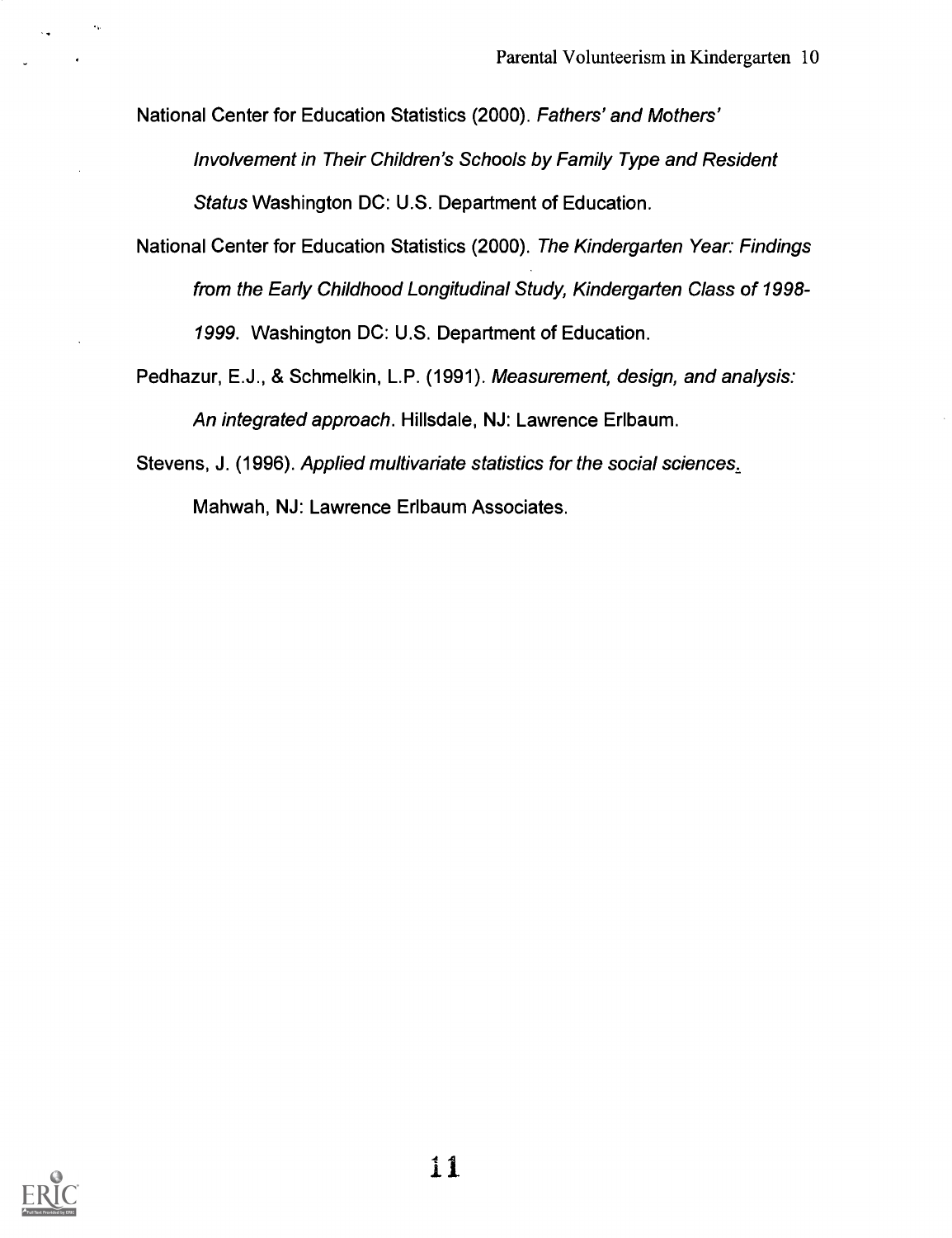Reproduction Release

Marco Munoz, Ed.D.<br>Evaluation Specialist Evaluation Specialist Accountability, Research, and Planning

VanHoose Education Center

3332 Newburg Road<br>Louisville, Kentucky 40218



4111..17

(502) 485-6348 lax: (502) 485-6255

mmunoz2@jefferson.k12.kyus



U.S. Department of Educatiol Office of Educational Research and Imp (OERI) *National Library of Education*  $(N_1^1)$  3332 Newburg Road **Educational Resources Information Cen** 

# Reproduction Release

(Specific Document)

# I. DOCUMENT IDENTIFICATION:



In order to disseminate as widely as possible timely and significant materials of interest to the educational community, documents announced in the monthly abstract journal of the ERIC system, Resources in Education (RIE), are usually made available to users in microfiche, reproduced paper copy, and electronic media, and sold through the ERIC Document Reproduction Service (EDRS). Credit is given to the source of each document, and, if reproduction release is granted, one of the following notices is affixed to the document.

If permission is granted to reproduce and disseminate the identified document, please CHECK ONE of the following three options and sign in the indicated space following.